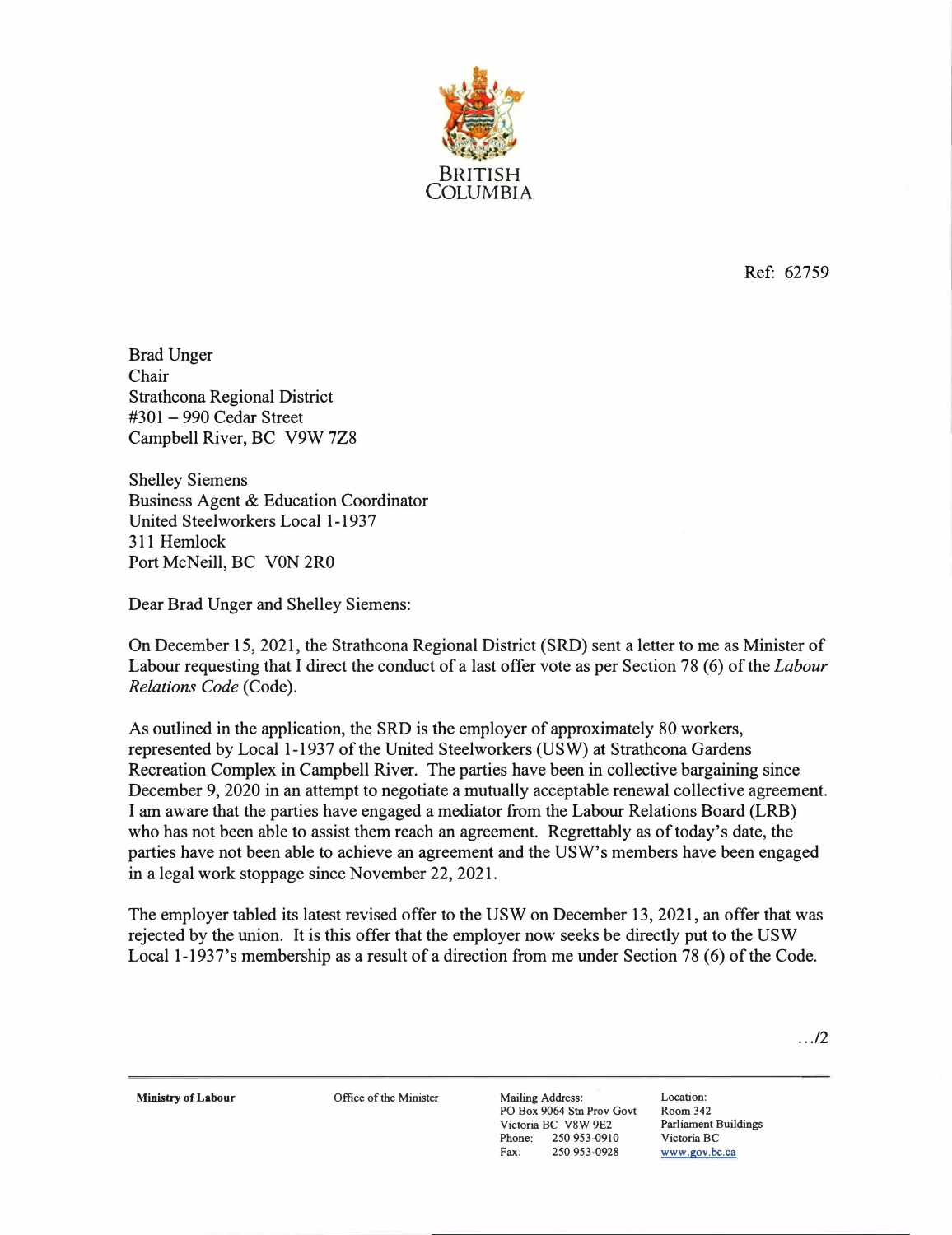Brad Unger and Shelley Siemens Page 2

Upon receipt of the employer's application, my Deputy Minister, Trevor Hughes, wrote to the union to seek their response to the employer's application to me. The union's response was received on December 21, 2021 and outlines its objection to the employer's application. My Deputy Minister then sought from the employer an indication if it wished to reply to the union's submission and on December 22, 2021, the employer responded that no further reply would be made.

The application now falls to me to decide whether to direct a last offer vote under Section 78 (6). For convenience, I set out the provision below:

"If, during a strike or lockout, the minister considers that it is in the public interest that the employees in the affected bargaining unit be given the opportunity to accept or reject the offer of the employer last received by the trade union in respect of all matters remaining in dispute between the parties, the minister may direct that a vote of the employees in the bargaining unit to accept or reject the offer be held forthwith in a manner the minister directs."

The primary assessment I must make when considering the application is whether it is in the public interest to direct a vote. The union's submission outlines a series of considerations for the use of a last offer vote in the context of the labour relations system established in the Code. For the purposes of my decision with respect to this application, I do not need to comment on those considerations because in my view, I do not see how such a direction is in the public interest test for a number of reasons.

The primary reason for my conclusion is based on the fact that the employer's submission makes no mention for how such a direction is in the public interest. I note the submission identifies that Strathcona Gardens is a popular and well used public facility for which a strike has caused great disruption. But beyond this, there is no indication of how the strike, after only one month, has impacted the public interest. The mere unavailability of a recreation facility for a short period of time cannot be said to be causing so great a disruption that the public interest requires the intervention in this case. There is no question that a strike (or a lockout) can have an effect well beyond the employer and the union – and there can be no quarrel that that is one of the key impacts of a work stoppage.

The union's point about this service not being an essential one under Section 72 of the Code is compelling. There is no impact to the health, safety or welfare of the citizens of Campbell River at this time that necessitate me making the direction contemplated in the Code. I say "at this time" because it may well be that in the absence of an agreement at some point in the future, circumstances may well be changed enough that the public interest is at that time more severely impacted.